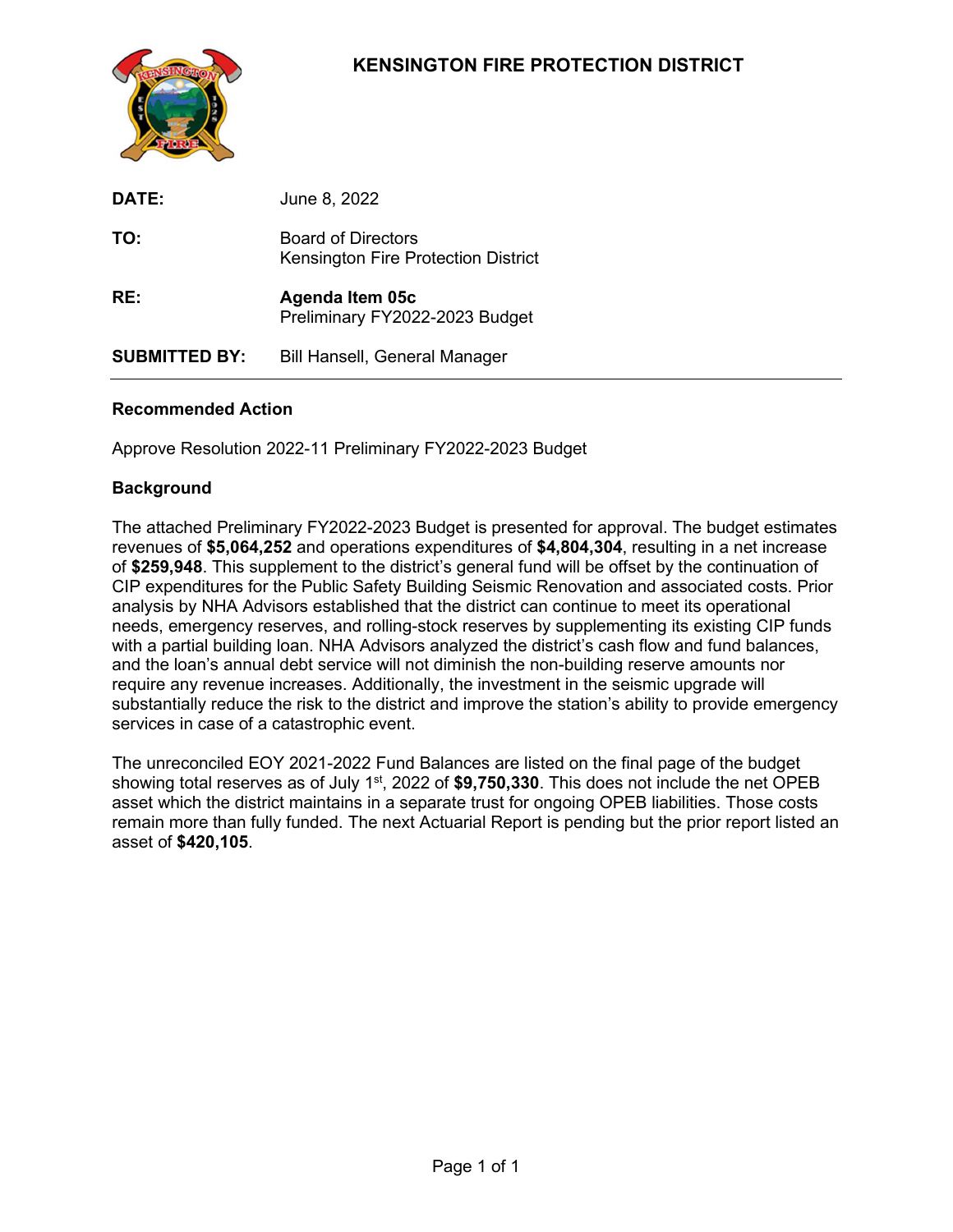

#### **RESOLUTION OF THE BOARD OF DIRECTORS OF THE KENSINGTON FIRE PROTECTION DISTRICT ADOPTING THE PRELIMINARY COMBINED REVENUE, OPERATING EXPENSE, AND CAPITAL IMPROVEMENT BUDGET FOR FISCAL YEAR 2022-2023**

**WHEREAS,** the Board of Directors of the Kensington Fire Protection District has approved or otherwise established the preliminary annual fee for services from the City of El Cerrito for Fiscal Year 2022-2023; and

**WHEREAS,** the preliminary combined budget was reviewed by the Finance Committee at the May 25, 2022 public meeting; and

**WHEREAS,** a final Revenue, Operating Expense and Capital Improvement Budget shall be approved by the Board of Directors of the Kensington Fire Protection District by the statutory required date of October 1, 2022;

**NOW, THEREFORE, BE IT RESOLVED** that the Board of Directors hereby adopts the Preliminary Combined Revenue, Operating Expense and Capital Improvement Budget with its associated schedules for Fiscal Year 2022-2023 which is attached to and made part of this resolution.

\*\*\*\*\*\*\*\*\*\*\*\*\*

The foregoing resolution was duly adopted at a regular meeting of the Kensington Fire Protection District on the 8<sup>th</sup> day of June 2022 by the following vote of the Board.

**AYES: NOES: ABSENT: ABSTAIN:**

> \_\_\_\_\_\_\_\_\_\_\_\_\_\_\_\_\_\_\_\_\_\_\_\_\_ **Larry Nagel, President**

\_\_\_\_\_\_\_\_\_\_\_\_\_\_\_\_\_\_\_\_\_\_\_\_\_\_ **Janice Kosel, Secretary**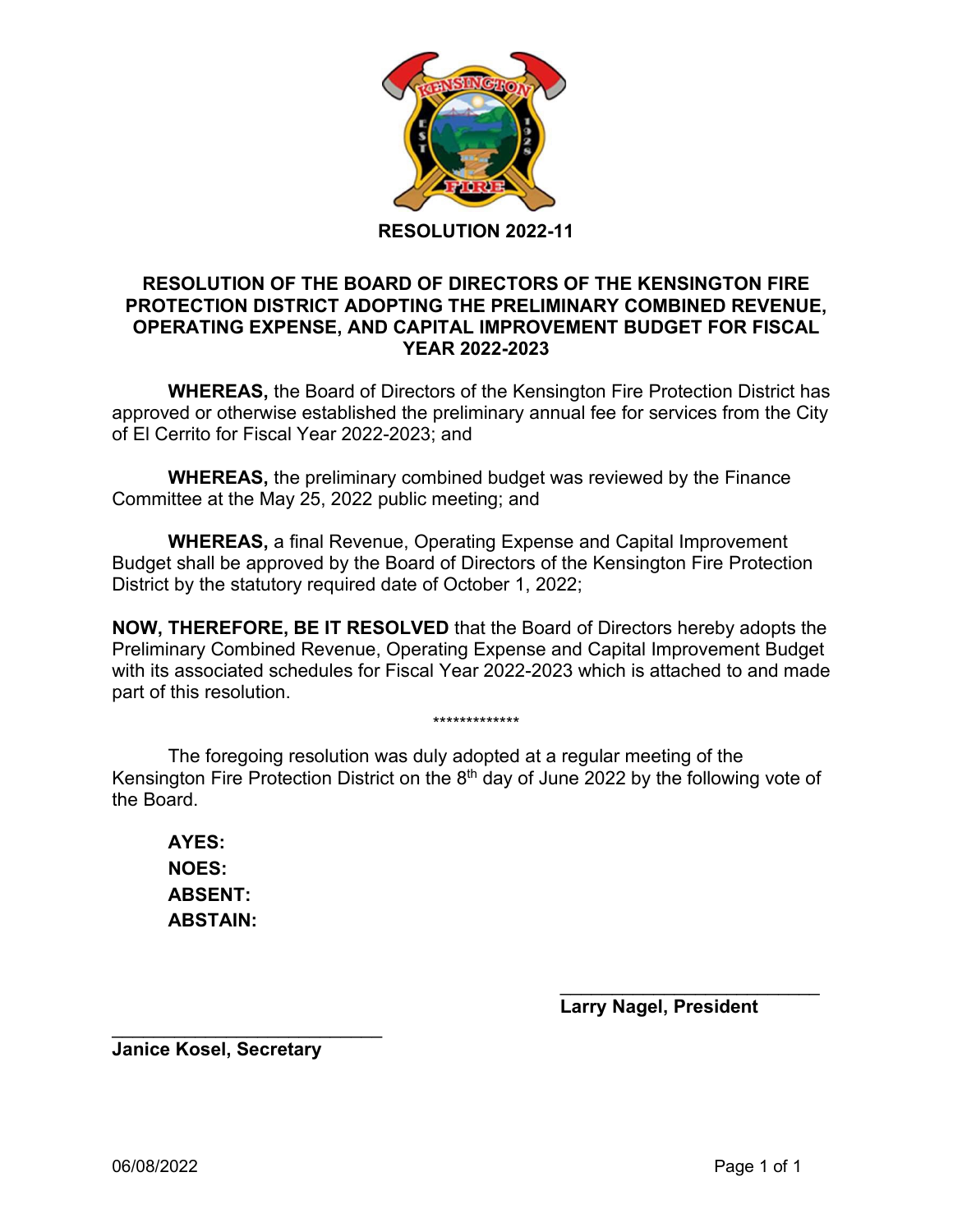|                                       | FY2021<br>Actual | FY2022<br><b>Budget</b> | <b>FY2022</b><br>Projected | FY2023<br><b>Budget</b> | FY2023<br><b>Budget Notes:</b>        | $%$ of<br>FY2022 |
|---------------------------------------|------------------|-------------------------|----------------------------|-------------------------|---------------------------------------|------------------|
| <b>REVENUES</b>                       |                  |                         |                            |                         |                                       |                  |
| <b>Property Taxes</b>                 | 4,525,850        | 4,595,532               | 4,642,753                  | 4,739,500               | See Tax Revenue History Supplement    | 102.1%           |
| <b>Special Taxes</b>                  | 200,686          | 200,686                 | 200,719                    | 200,752                 | See Tax Revenue History Supplement    | 100.0%           |
| Other Taxes (HOPTR)                   | 24,687           | 24,000                  | 24,000                     | 24,000                  |                                       | 100.0%           |
| Lease Income                          | 36,549           | 27,450                  | 36,300                     | $\mathbf 0$             |                                       | 0.0%             |
| Investment Income                     | 32,087           | 30,000                  | 26,500                     | 20,000                  | Review investment options v. cashflow | 75.5%            |
| <b>CERBT Disbursement</b>             |                  | 80,000                  | 81,190                     | 80,000                  |                                       | 98.5%            |
| <b>Other Revenues</b>                 | 84,213           | 0                       | 428,441                    | 0                       | Covid State Funding FY2022 Only       | 0.0%             |
| <b>Grant Revenue</b>                  | 0                | $\Omega$                | $\Omega$                   | $\mathbf{0}$            |                                       |                  |
| <b>Total Revenues</b>                 | 4,904,072        | 4,957,668               | 5,439,903                  | 5,064,252               |                                       | 93.1%            |
| <b>EXPENDITURES (Operations)</b>      |                  |                         |                            |                         |                                       |                  |
| Office Wages & Related                |                  |                         |                            |                         |                                       |                  |
| Regular Wages                         |                  | 160,000                 | 130,086                    | 130,000                 |                                       | 99.9%            |
| Longevity Pay                         |                  | 0                       | 0                          | $\mathbf 0$             | Not Provided by District              |                  |
| Overtime Wages                        |                  | $\Omega$                | $\mathbf 0$                | $\mathbf 0$             | Not Provided by District              |                  |
| Vacation/Holiday/Sick Wages           |                  | 9,500                   | 21,665                     | 21,665                  | 90hrs Vac + 69hrs Hol + 42hrs Sick    | 100.0%           |
| Medical/dental ins compensation       |                  | 12,000                  | 12,000                     | 12,000                  | Fixed \$1,000 per month               | 100.0%           |
| <b>Retirement Contribution</b>        |                  | $\mathbf{0}$            | $\mathbf 0$                | $\mathbf 0$             | Not Provided by District              |                  |
| Payroll Taxes                         |                  | 14,000                  | 12,434                     | 12,500                  |                                       | 100.5%           |
| Workers Compensation/Life Ins         |                  | 759                     | 576                        | 650                     |                                       | 112.8%           |
| <b>Payroll Processing</b>             |                  | 2,300                   | 2,300                      | 2,500                   |                                       | 108.7%           |
| Total Office Wages & Related          | 185,137          | 198,559                 | 179,061                    | 179,315                 |                                       | 100.1%           |
| <b>Retiree Medical Benefits</b>       |                  |                         |                            |                         |                                       |                  |
| <b>PERS Medical</b>                   |                  | 70,000                  | 65,928                     | 72,500                  |                                       |                  |
| Delta Dental                          |                  | 13,500                  | 11,385                     | 14,000                  |                                       |                  |
| <b>Vision Care</b>                    |                  | 3,900                   | 3,877                      | 4,100                   |                                       |                  |
| <b>CalPERS Settlement</b>             | 24,044           | 12,377                  | 11,425                     | 7,616                   | <b>Final Payoff Balance</b>           | 66.7%            |
| <b>Total Retiree Medical Benefits</b> | 24,044           | 99,777                  | 92,615                     | 98,216                  |                                       | 106.0%           |
| <b>Outside Professional Services</b>  |                  |                         |                            |                         |                                       |                  |
| Accounting                            |                  | 36,000                  | 36,000                     | 36,000                  | Negotiated max with Maze              | 100.0%           |
| <b>Actuarial Valuation</b>            |                  | 5,600                   | 3,000                      | 5,600                   |                                       | 186.7%           |
| Audit                                 |                  | 17,500                  | 16,000                     | 16,000                  |                                       | 100.0%           |
| <b>Bank Fees</b>                      |                  | $\mathbf{0}$            | 25                         | 25                      |                                       | 100.0%           |
| Contra Costa County Expenses          | 34,142           | 35,000                  | 37,000                     | 38,000                  |                                       | 102.7%           |
| El Cerrito Contract Fee               | 3,229,643        | 3,525,860               | 3,525,860                  | 3,843,483               | See EC Fire Contract Proposal         | 109.0%           |
| El Cerrito Reconciliation(s)          | 298,738          | 191,060                 | 191,060                    | 123,165                 | See EC Fire Contract Proposal         | 64.5%            |
| IT Services and Equipment             |                  | 12,000                  | 23                         | 15,000                  | System relocation; Hybrid Mtg Equip   | 65847.2%         |
| <b>Fire Abatement Contract</b>        | 2,450            | 5,000                   | $\mathbf 0$                | 5,000                   | Pending property inspection results   |                  |
| Fire Engineer Plan Review             |                  | 3,000                   | 688                        | 3,000                   | Pending fee schedule to reimburse     | 436.0%           |
| Risk Management Insurance             | 64,529           | 14,420                  | 17,240                     | 19,000                  |                                       | 110.2%           |
| <b>LAFCO Fees</b>                     | 4,254            | 4,254                   | 4,254                      | 5,000                   |                                       | 117.5%           |
| <b>Legal Fees</b>                     |                  | 24,000                  | 10,000                     | 20,000                  | Budget \$1.7K/mo. Avg                 | 200.0%           |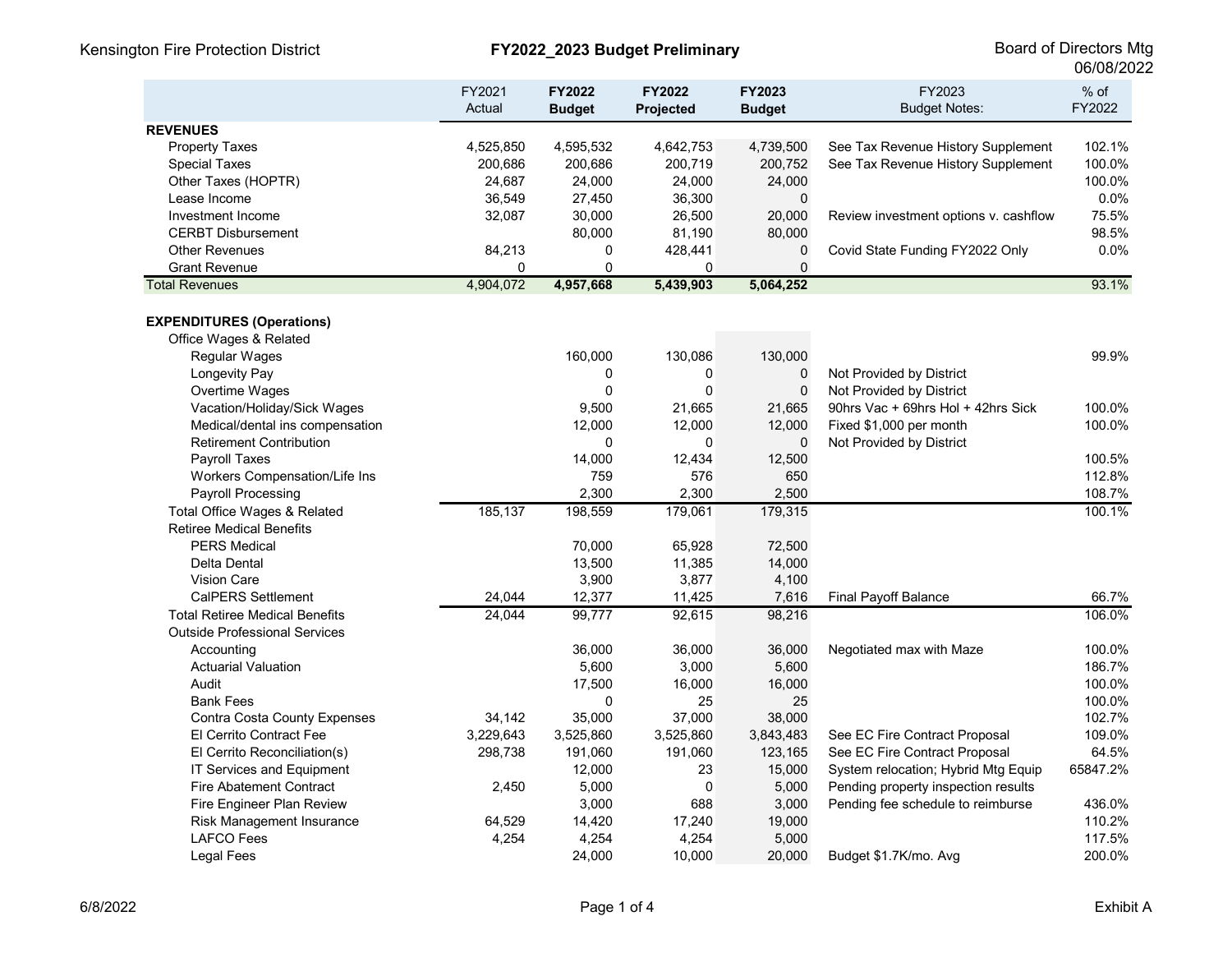| FY2022<br>Actual<br>Projected<br><b>Budget</b><br><b>Budget Notes:</b><br><b>Budget</b><br>168,640<br><b>Professional Fees</b><br>0<br>0<br>0<br>0<br>$\mathbf 0$<br>0<br><b>Operational Consultant</b><br>$\mathbf 0$<br>0<br>$\Omega$<br>Recruitment<br>$\mathbf{0}$<br>$\mathbf{0}$<br>0<br><b>Temporary Services</b> |
|--------------------------------------------------------------------------------------------------------------------------------------------------------------------------------------------------------------------------------------------------------------------------------------------------------------------------|
|                                                                                                                                                                                                                                                                                                                          |
|                                                                                                                                                                                                                                                                                                                          |
|                                                                                                                                                                                                                                                                                                                          |
|                                                                                                                                                                                                                                                                                                                          |
|                                                                                                                                                                                                                                                                                                                          |
| <b>Chief's Discretion</b><br>Water System Improvements<br>10,000<br>0<br>10,000                                                                                                                                                                                                                                          |
| Website Development/Maintenance<br>2,750<br>3,928<br>4,500<br>114.6%                                                                                                                                                                                                                                                     |
| 7,600<br><b>Wildland Vegetation Mgmt</b><br>6,500<br>0<br>7,600<br><b>Chief's Discretion</b>                                                                                                                                                                                                                             |
| <b>Other Outside Professional Services</b><br>0<br>$\Omega$<br>$\mathbf{0}$                                                                                                                                                                                                                                              |
| <b>Emergency Preparedness Coordinator</b><br>100,000<br>100,000<br>105,200<br><b>Board Approved Proposal</b><br>105.2%                                                                                                                                                                                                   |
| <b>Grant Writer/Coordinator</b><br>50,000<br>50,000<br>Grant writer + Support consultant<br>763.7%<br>6,548                                                                                                                                                                                                              |
| 3,183<br>3,183<br>4,000<br>125.7%<br>Nixle (Everbridge) Fees                                                                                                                                                                                                                                                             |
| 30,000<br>30,000<br>5,000<br>16.7%<br>Long-Term Financial Planner<br>For plan updates as needed                                                                                                                                                                                                                          |
| 3,808,896<br>4,077,227<br>4,315,573<br>108.3%<br><b>Total Outside Professional Services</b><br>3,984,808                                                                                                                                                                                                                 |
| <b>Community Service Activities</b>                                                                                                                                                                                                                                                                                      |
| <b>Public Education (Emergency Prep)</b><br>125.0%<br>3,100<br>28,649<br>24,000<br>30,000                                                                                                                                                                                                                                |
| EP Coord Expense Account<br>1,000<br>$\mathbf 0$<br>1,000                                                                                                                                                                                                                                                                |
| 470<br>2,500<br>2,500<br>Comm. Pharmaceutical Drop-Off<br>100.0%                                                                                                                                                                                                                                                         |
| <b>CERT Emerg Kits/Sheds/Prep</b><br>3,532<br>4,000<br>0<br>Replace expired emergency kits                                                                                                                                                                                                                               |
| 1,800<br>Open Houses<br>0<br>1,800                                                                                                                                                                                                                                                                                       |
| <b>Community Shredder</b><br>4,465<br>5,000<br>5,000<br>100.0%                                                                                                                                                                                                                                                           |
| 24,000<br><b>DFSC Matching Grants</b><br>0<br>$\mathbf 0$<br>0<br>DFSC not accepting matching grants                                                                                                                                                                                                                     |
| <b>Firesafe Planting Grants</b><br>3,000<br>1,700<br>25,000<br>Board approved EPC amount<br>1470.6%                                                                                                                                                                                                                      |
| <b>Demonstration Garden</b><br>0<br>$\mathbf 0$<br>0                                                                                                                                                                                                                                                                     |
| 1,729<br><b>Community Sandbags</b><br>1,729<br>1,900<br>109.9%                                                                                                                                                                                                                                                           |
| 0<br>$\Omega$<br>500<br><b>Volunteer Appreciation</b>                                                                                                                                                                                                                                                                    |
| 500<br>30,950<br>$\mathbf 0$<br>483<br>103.5%<br>Community Service - Other                                                                                                                                                                                                                                               |
| 44,645<br><b>Total Community Service Activities</b><br>58,050<br>35,412<br>72,200<br>203.9%                                                                                                                                                                                                                              |
| <b>District Activities</b>                                                                                                                                                                                                                                                                                               |
| <b>Professional Development</b><br>10,000<br>3,324<br>10,000<br>300.9%                                                                                                                                                                                                                                                   |
| 4,991<br>0<br>$\mathbf 0$<br>7,500<br>CCC to verify<br>Election                                                                                                                                                                                                                                                          |
| 2,000<br>810<br>2,000<br><b>Chief's Discretion</b><br>Firefighter's Apparel & PPE<br>1,187<br>246.8%                                                                                                                                                                                                                     |
| 13,300<br>9,141<br>30,000<br><b>Chief's Discretion</b><br><b>Firefighters' Expenses</b>                                                                                                                                                                                                                                  |
| <b>Staff Appreciation</b><br>3,000<br>93<br>3,000<br>3208.9%<br>1,247                                                                                                                                                                                                                                                    |
| 9,000<br>7,853<br>8,720<br>7,615<br>Memberships<br>118.2%                                                                                                                                                                                                                                                                |
| <b>Total District Activities</b><br>293.1%<br>15,278<br>37,020<br>20,983<br>61,500                                                                                                                                                                                                                                       |
| Office                                                                                                                                                                                                                                                                                                                   |
| Office Expense<br>7,444<br>5,000<br>3,500<br>5,000<br>142.9%                                                                                                                                                                                                                                                             |
| 2,000<br>1,000<br>200.0%<br><b>Office Supplies</b><br>2,000                                                                                                                                                                                                                                                              |
| 106.7%<br>7,800<br>7,500<br>8,000<br>Telephone                                                                                                                                                                                                                                                                           |
| 318<br>318<br>500<br>157.2%<br>Office-Other                                                                                                                                                                                                                                                                              |
| Office - Other<br>64<br>64<br>$\overline{0}$<br>0.0%                                                                                                                                                                                                                                                                     |
| 7,444<br>15,182<br>12,382<br>15,500<br>125.2%<br><b>Total Office</b>                                                                                                                                                                                                                                                     |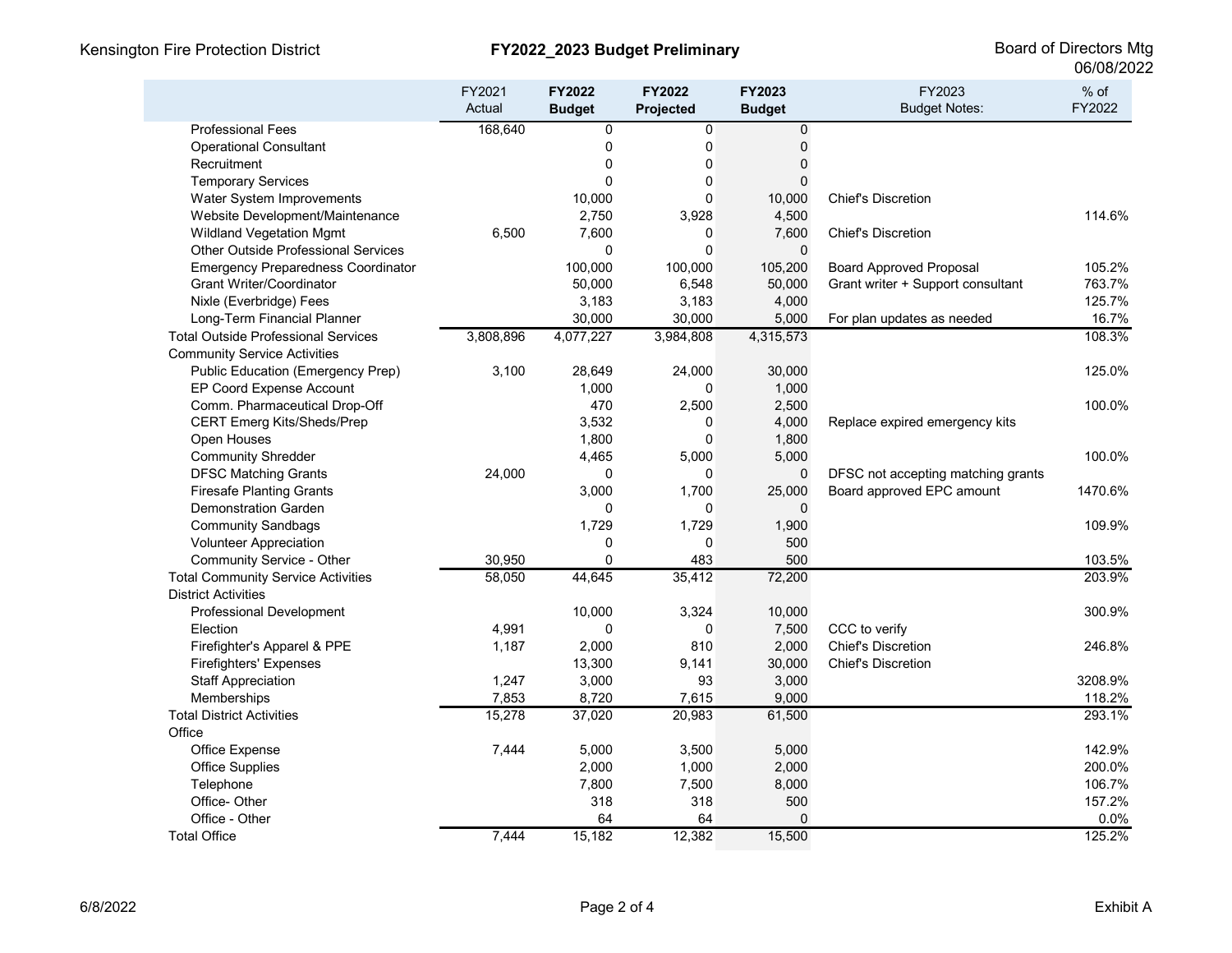|                                               | FY2021<br>Actual | <b>FY2022</b><br><b>Budget</b> | <b>FY2022</b><br>Projected | FY2023<br><b>Budget</b> | FY2023<br><b>Budget Notes:</b>   | $%$ of<br>FY2022 |
|-----------------------------------------------|------------------|--------------------------------|----------------------------|-------------------------|----------------------------------|------------------|
| <b>Building Maintenance</b>                   |                  |                                |                            |                         |                                  |                  |
| Gardening service                             |                  | 5,000                          | 4,000                      | 4,000                   |                                  | 100.0%           |
| Building alarm                                |                  | 1,500                          | 1,500                      | 1,500                   |                                  | 100.0%           |
| <b>Medical Waste Disposal</b>                 |                  | 7,500                          | 6,500                      | 7,500                   |                                  | 115.4%           |
| <b>Janitorial Service</b>                     |                  | 1,400                          | 2,000                      | 2,000                   |                                  | 100.0%           |
| Miscellaneous Maint.                          |                  | 25,000                         | 1,601                      | 5,000                   |                                  | 312.3%           |
| <b>Total Building Maintenance</b>             | 62,722           | 40,400                         | 15,601                     | 20,000                  |                                  | 128.2%           |
| <b>Building Utilities/Service</b>             |                  |                                |                            |                         |                                  |                  |
| <b>Gas and Electric</b>                       |                  | 12,500                         | 12,500                     | 13,000                  |                                  | 104.0%           |
| Water/Sewer                                   |                  | 3,000                          | 4,000                      | 4,000                   |                                  | 100.0%           |
| <b>Bldg Utilities/Services - Other</b>        |                  | $\Omega$                       |                            |                         |                                  |                  |
| <b>Total Building Utilities/Service</b>       | 0                | 15,500                         | 16,500                     | 17,000                  |                                  | 103.0%           |
| Contingency                                   |                  |                                |                            |                         |                                  |                  |
| General                                       |                  | 25,000                         | 0                          | 25,000                  |                                  |                  |
| Contingency - Other                           | 0                | 0                              | $\mathbf 0$                | $\Omega$                |                                  |                  |
| <b>Total Contingency</b>                      | $\Omega$         | 25,000                         | $\Omega$                   | 25,000                  |                                  |                  |
| <b>Total Expenditures (Operations)</b>        | 4,161,571        | 4,553,310                      | 4,357,362                  | 4,804,304               |                                  | 110.3%           |
| <b>REVENUE - EXPENDITURES (Operations)</b>    | 742,501          | 404,358                        | 1,082,541                  | 259,948                 |                                  | 24.0%            |
| <b>EXPENDITURES (Capital)</b>                 |                  |                                |                            |                         |                                  |                  |
| Capital Outlay (PSB Renovation Soft Costs)    | 0                | 484,252                        | 430,000                    | 80,000                  | Design Consultants + Permit Fees | 18.6%            |
| Capital Outlay (PSB Renovation Hard Costs)    | 0                | $\Omega$                       | $\overline{0}$             |                         | Pending public bid on 06/20/2022 |                  |
| Capital Outlay (Temp Facilities Soft Costs)   | 0                | 130,000                        | 50,000                     | 40,000                  | Design Consultants + Permit Fees | 80.0%            |
| Capital Outlay (Temp Facilities Rental Costs) | 0                | $\Omega$                       | 0                          | 44,868                  | Parking Lot (\$1,300/mo) +       |                  |
|                                               |                  |                                |                            |                         | EC Modular Sublet (\$2,439/mo)   |                  |
| Capital Outlay (Temp Facilities Hard Costs)   | 0                | 0                              | 0                          |                         | Pending public bid on 07/01/2022 |                  |
| Capital Outlay (Equip & Furniture)            | $\mathbf 0$      | 0                              | $\mathbf 0$                | $\mathbf 0$             | None planned for FY2022-2023     |                  |
| Capital Outlay (Rolling Stock)                | $\mathbf{0}$     | $\Omega$                       | $\Omega$                   | $\mathbf{0}$            | None planned for FY2022-2023     |                  |
| <b>Total Expenditures (Capital)</b>           | 566,845          | 614,252                        | 480,000                    | 164,868                 | Actual total pending bids        |                  |
| <b>EXPENDITURES (Annual Debt Service)</b>     | 0                | 0                              | $\mathbf{0}$               |                         | Debt Service Amount Pending Loan |                  |
| <b>EXPENDITURES TOTAL (Ops, CIP, Debt)</b>    | 4,728,416        | 5,167,562                      | 4,837,362                  | 4,969,172               |                                  | 102.72%          |
| <b>FUND BALANCE INCREASE OR (DECREASE)</b>    | 175,656          | $-209,894$                     | 602,541                    |                         |                                  |                  |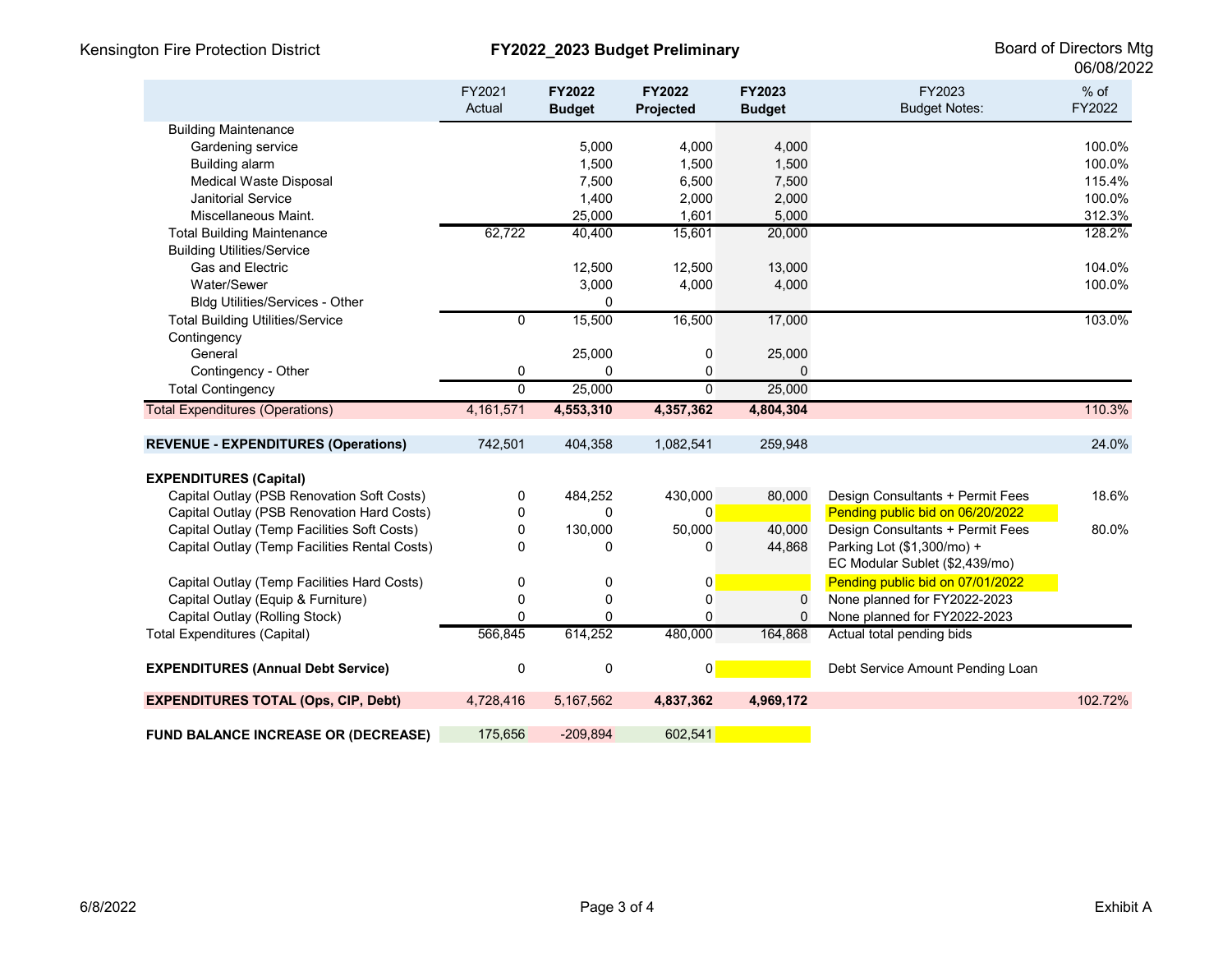| FY2021<br>Actual | <b>FY2022</b><br><b>Budget</b> | <b>FY2022</b><br><b>Projected</b> | <b>FY2023</b><br><b>Budget</b> | FY2023<br><b>Budget Notes:</b>            | $%$ of<br>FY2022 |
|------------------|--------------------------------|-----------------------------------|--------------------------------|-------------------------------------------|------------------|
| 6/30/2021        | 6/30/2022                      | 6/30/2022                         | 6/30/2023                      |                                           |                  |
| 5,176,904        |                                | 8,052,810                         |                                |                                           |                  |
| 409.440          |                                | 208,190                           |                                |                                           |                  |
| 3.821,952        |                                | 1,489,330                         |                                | <b>Bldg Loan Revenue Added Here</b>       |                  |
|                  |                                |                                   |                                |                                           |                  |
| 9,408,296        |                                | 9,750,330                         |                                | <b>Balances pending County EOY report</b> |                  |
| 1,459,931        |                                | 1,425,669                         |                                | Pending new actuarial report              |                  |
| 1,072,175        |                                | 1,005,564                         |                                | Pending new actuarial report              |                  |
| (387,756)        |                                | (420, 105)                        |                                | Liability more than 100% funded           |                  |
|                  |                                |                                   |                                |                                           |                  |